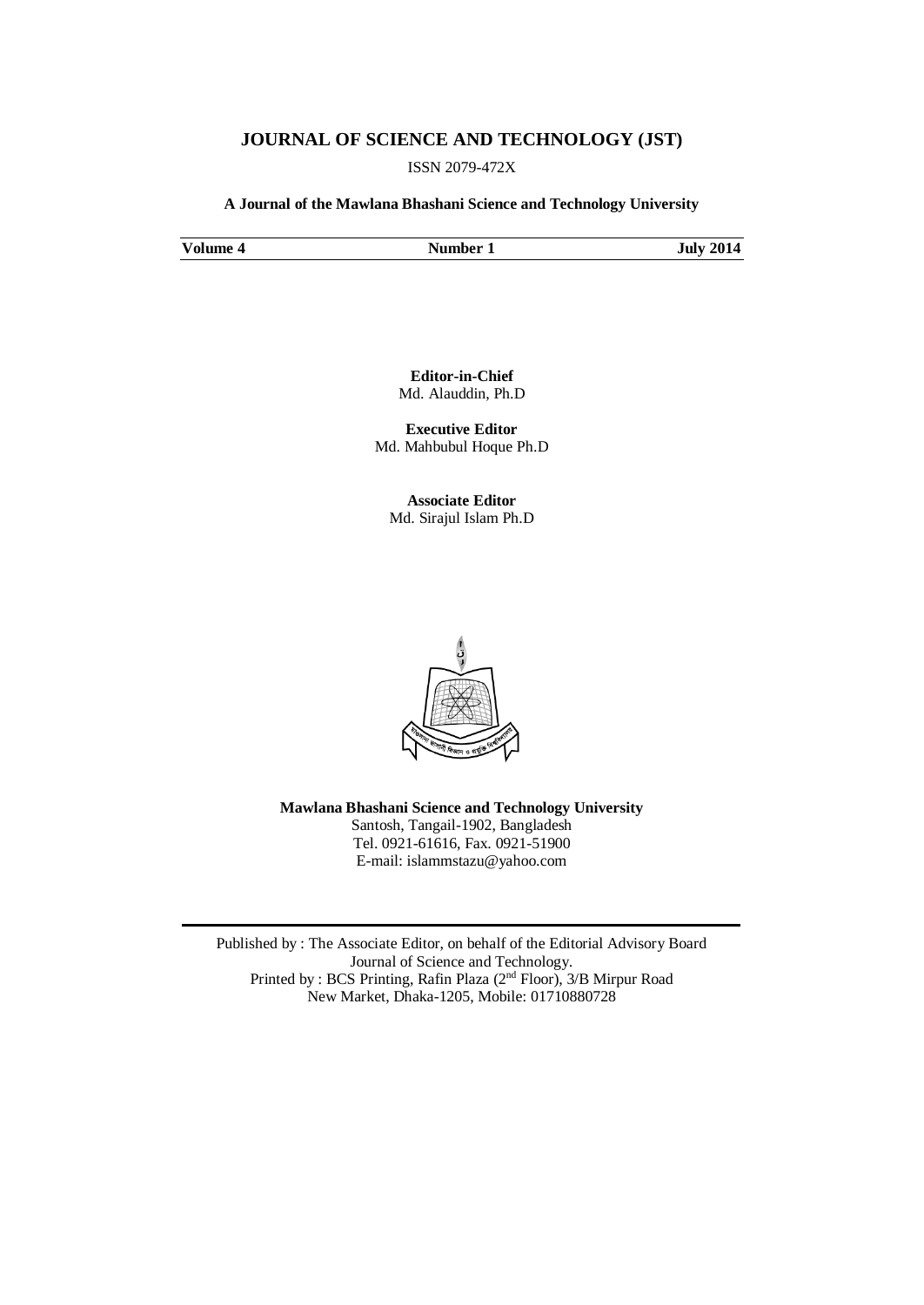# **JOURNAL OF SCIENCE AND TECHNOLOGY (JST) EDITORIAL ADVISORY BOARD**

#### **Editor-in-Chief**

| Md. Alauddin, Ph.D      | Vice-Chancellor<br>Mawlana Bhashani Science and Technology University,<br>Santosh, Tangail-1902, Bangladesh |
|-------------------------|-------------------------------------------------------------------------------------------------------------|
|                         | <b>Executive Editor</b>                                                                                     |
| Md. Mahbubul Hoque Ph.D | Department of ESRM, Mawlana Bhashani Science and<br>Technology University, Santosh, Tangail-1902            |

#### **Associate Editor**

Md. Sirajul Islam Ph.D Department of ESRM, Mawlana Bhashani Science and Technology University, Santosh, Tangail-1902

#### **Editorial Advisory Board**

Mahbuba Nasreen, Ph.D Dept. of Sociology, DU<br>
Avub Nabi. Ph.D Principal. NITTRAD. N Md. Al-Amin Bhuiyan Ph.D Dept. of CSE, JU M. Kabir Ph.D Dept. of Statistics, JU<br>
Altaf Hossain. Ph.D Dept. of Chemistry. D Md. Fakrul Alam Ph.D

Md. Alauddin Ph.D Chairman, Dept. of Pharmacy

AQM Mahbub Ph.D Dept. of Geography and Environment, Dhaka University Md. Shams-Ud-Din, Ph.D Dept. of Food Technology and Rural Industries, BAU Principal, NITTRAD, Nayarhat, Savar, Dhaka Dept. of Chemistry, DU<br>Dept. of English, DU Anwarul Azim Akand Ph.D Dept. of Genetic Engineering and Biotechnology, DU Md. Mazedur Rahman Ph.D Dept. of Mathematics, RUET Punam Pahwa Ph.D University of Saskatchewan, Canada Ashraf Ahmed, Ph.D Morgan State University, USA

#### **Member, Editorial Board**

Md. Alauddin Ph.D Dean, Faculty of Business administration, MBSTU Md. Younus Mia Ph.D Dean, Faculty of Life Science, MBSTU Md. Abu Bakar Siddiquee Dean, Faculty of Engineering, MBSTU Md. Omar Faruk Dean, Faculty of Social Science , MBSTU Mohammad Khademul Islam Ph.D Dean, Faculty of Science, MBSTU ASM Delwar Hossain Chairman, Dept. of CSE, MBSTU Md. Monir Morshed Chairman, Dept. of ICT, MBSTU Md. Mahbubul Haque Ph.D Chairman, Dept. of ESRM, MBSTU Mohammad Asraful Alam Chairman, Dept. of CPS, MBSTU Md. Abdullah Al Mamun Chairman, Dept. of TE, MBSTU Lutfunnessa Bari Ph.D Chairman, Dept. of FTNS, MBSTU Md. Fazlul Karim Ph.D Chairman, Dept. of BGE, MBSTU Mohammad Idris Ali Chairman, Dept. of Chemistry, MBSTU Pinakee Dey Ph.D Chairman, Dept. of Mathematics, MBSTU Md. Masum Haider Chairman, Dept. of Physics, MBSTU Dhaneswar Chandra Sarker Chairman, Dept. of Statistics, MBSTU Nusrat Nahida Afroz Chairman, Dept. of BA, MBSTU Sanjoy Kumar Saha Chairman, Dept. of Economics, MBSTU Md. Alauddin Ph.D Chairman, Dept. of Biochemistry and Molecular Biology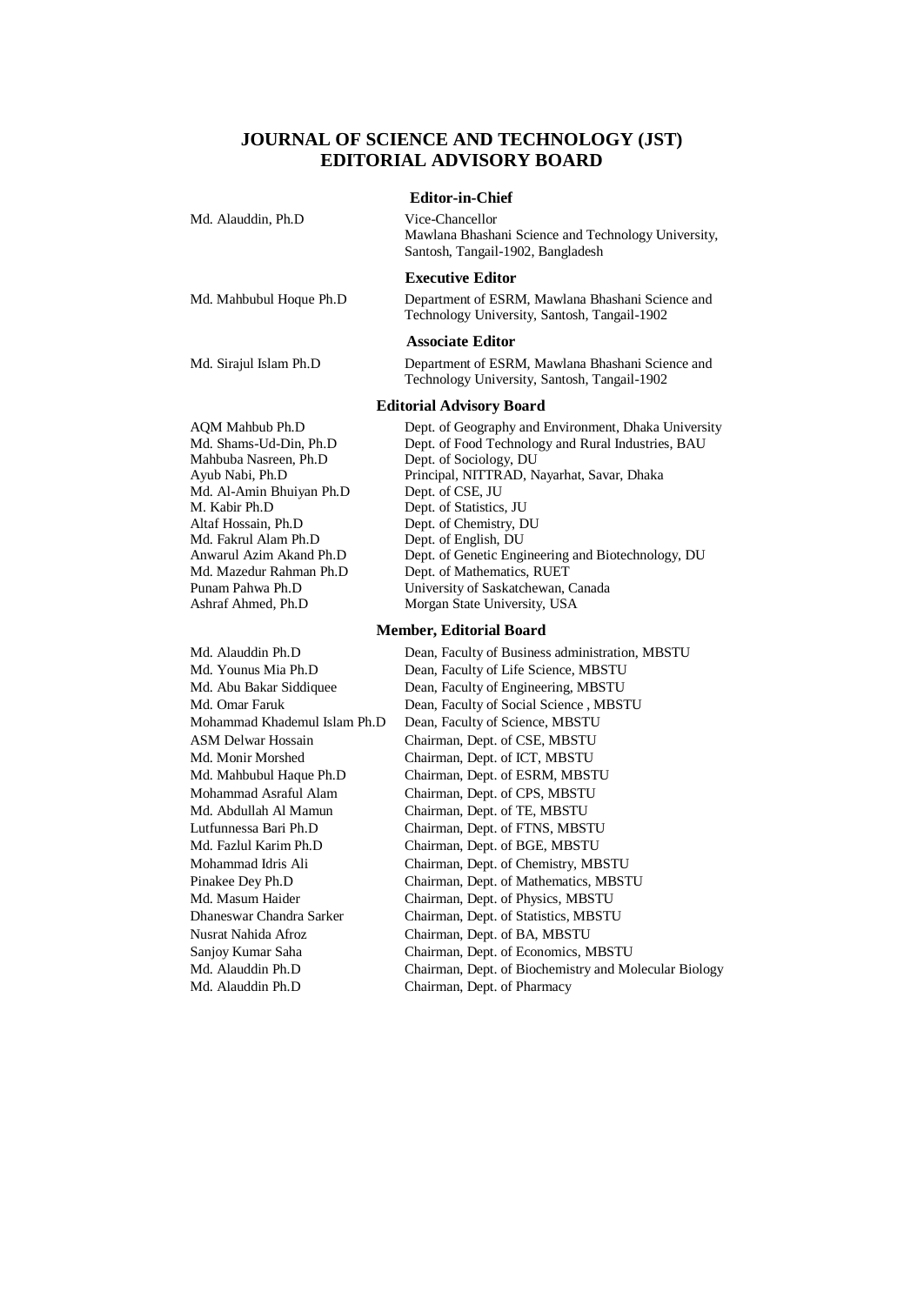## **INSTRUCTIONS TO AUTHORS PREPARATION OF MANUSCRIPT**

The manuscript of a full paper preferably is limited within ten type-written pages including tables, figures, graphs etc. while that of short communication it should not exceed four pages (approximately 1000 words) and be submitted in duplicate to Editor-in Chief of the Journal. Each manuscript should have a cover page bearing the full title, name(s) of the author(s), address of correspondence and a short running title of not more than 30 characters. The second page will include the full title and a concise abstract of not more than 250 words, followed by up to five keywords. Beginning from the third page, the manuscript should be preferably arranged in the following sequences: **Introduction**, **Materials and Methods**, **Results**, **Discussions**, **Conclusion, Recommendation** (if any), **Acknowledgements** and **References**. Number of authors should not exceed five.

### **TABLES, GRAPHS AND FIGURES**

Tables should be numbered in Arabic numerals. All diagrams, graphs and photographs should be referred to in the text as figure, and numbered consecutively with Arabic numerals. All the figures should be provided with a detailed caption and all captions should be typed together on a separate sheet. In case, illustrations have been prepared with the help of a computer, only high quality laser prints should be submitted. Photographs should be sharp, well-contrasted, glossy prints trimmed at right angles. Figures should not be folded in any case. The drawings and photographs should be identified on back by author's name and figure number.

## **REFERENCES**

In the text, reference should be cited within brackets quoting author's last name and the year of publication in the appropriate place such as (Mia, 1994), (Mia and Shokita, 1995). The list of references should be arranged alphabetically according to the last name of the first author. A semicolon (;) should separate two or more references when put within the same bracket. Common examples are given below:

#### **Book :**

Pillay, T. V.R., (1990). Aquaculture: Principles and Practices, Fishing News Books, Oxford. 575 pp.

#### **Journal article :**

Mia, M. Y., R. Fuseya and S. Watanabe, (1999). Genetic variation among the three species of grapsid crabs, *Helice tridens latimera*, *H. tridens tridens* and *H. leachi*. *Crustacean Res*., **23**: 52-61.

## **PAGE CHARGES AND COPYRIGHT**

Articles published in *JST* are subject to paying TK. 2,000 (US \$ 100) to defray the cost of printing and other incidental charges. Ten reprints of each paper will be provided free of charge. Additional copies may be purchased if ordered when the galley proofs are returned after corrections. One copy of the Journal will be given to its corresponding author only. The copyright in published papers is vested with the publisher.

#### **GALLEY PROOFS**

All galley proofs will be sent to the corresponding author for correction. The corrected proofs should be returned to the Executive Editor within one week of receipt. Alterations and changes in the proofs in any forms (such as authorship, title of the manuscript etc.)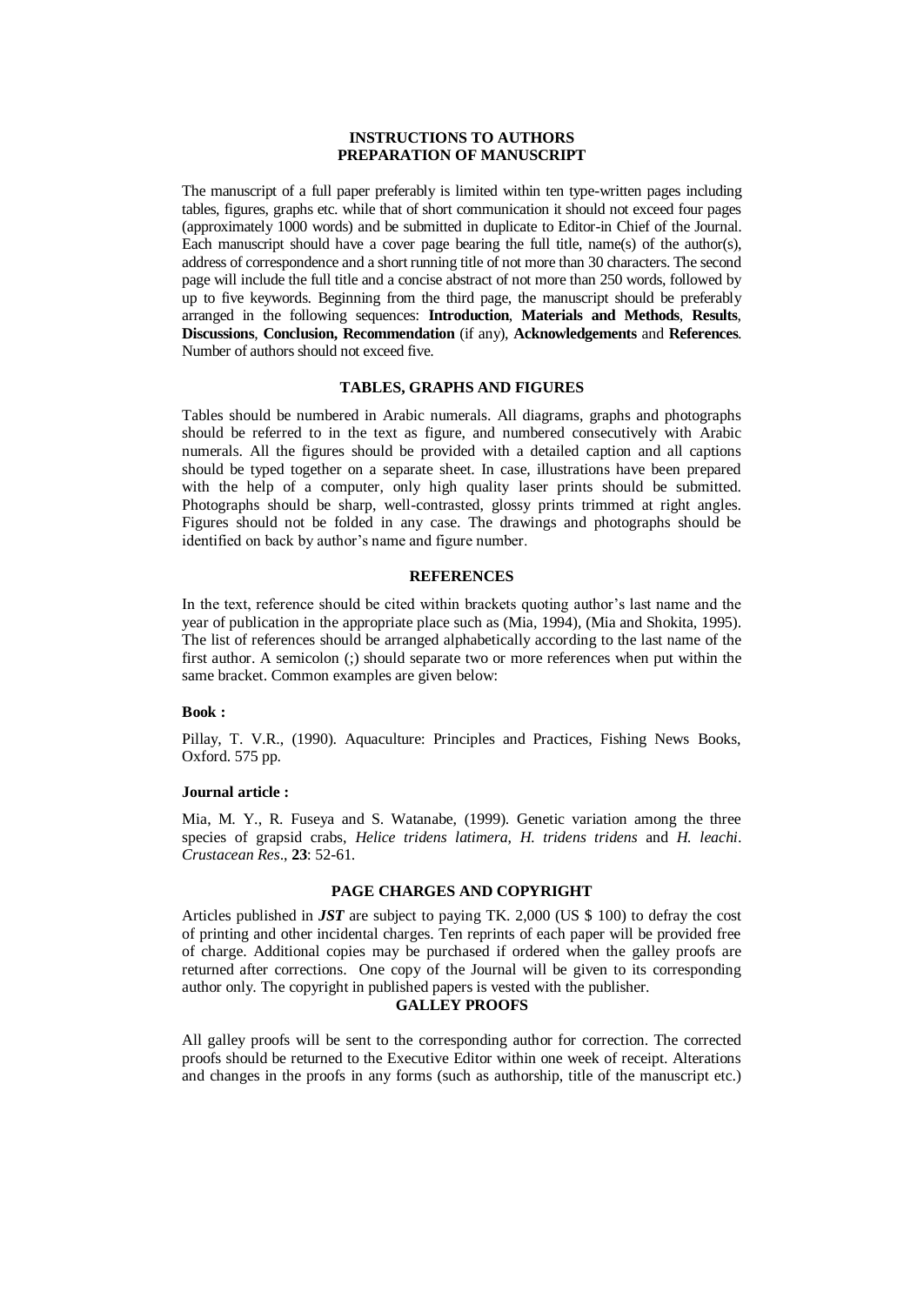other than those by the printer's errors, are not desirable at this stage. Final version of the manuscript in a CD along with a hard copy of the same is to be sent to the Executive Editor also.

## **SUBSCRIPTION RATES**

Subscription for the Journal is possible on a calendar year basis. Individual subscription must be in the name of an individual. General subscription is available for libraries, institutions, research organizations etc. Price for the preceding issues is also available from the office of the Editor-in-Chief.

Subscription rates per volume of two issues of the journal are as follows:

## **Bangladesh**

Institution, Research organization etc.: Tk. 1000 Individual: Tk. 500

## **Other countries**

Institution, Research organization etc.: US \$ 50 Individual: US \$ 25